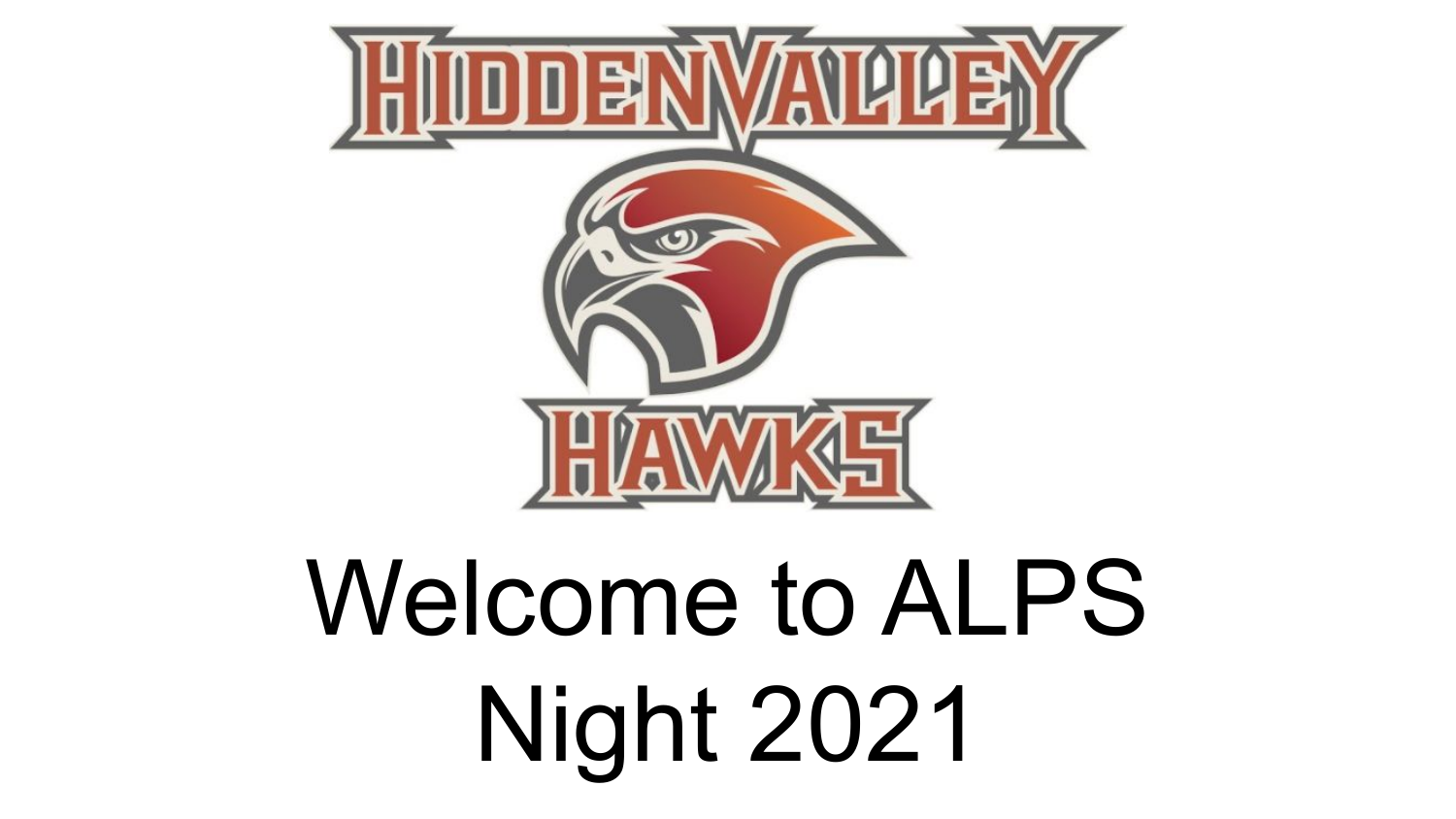# Faculty and Staff

Principal: Shawn Mcleod

Assistant Principals: Raimee Jensen & Amber Zdunich

Counselors: Amy Gibson (A-G), Javan Hatch (H-M), & Nic Hale (N-Z)

47 Teachers and Support Staff

753 Students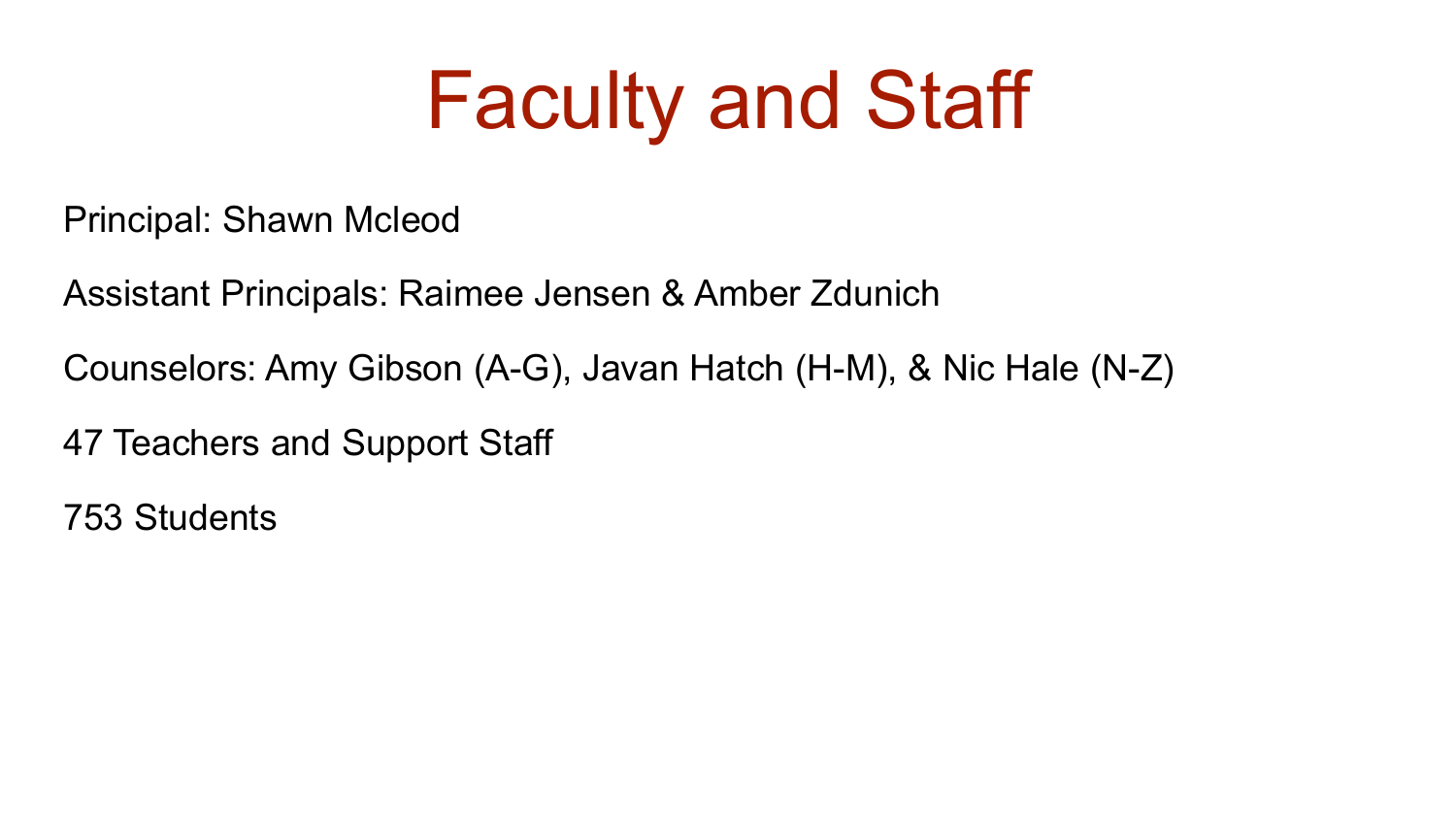### Student Groups

Choose Kind Ambassadors

**PTSA** 

Dance Company

Stage Crew

NJHS

SBO

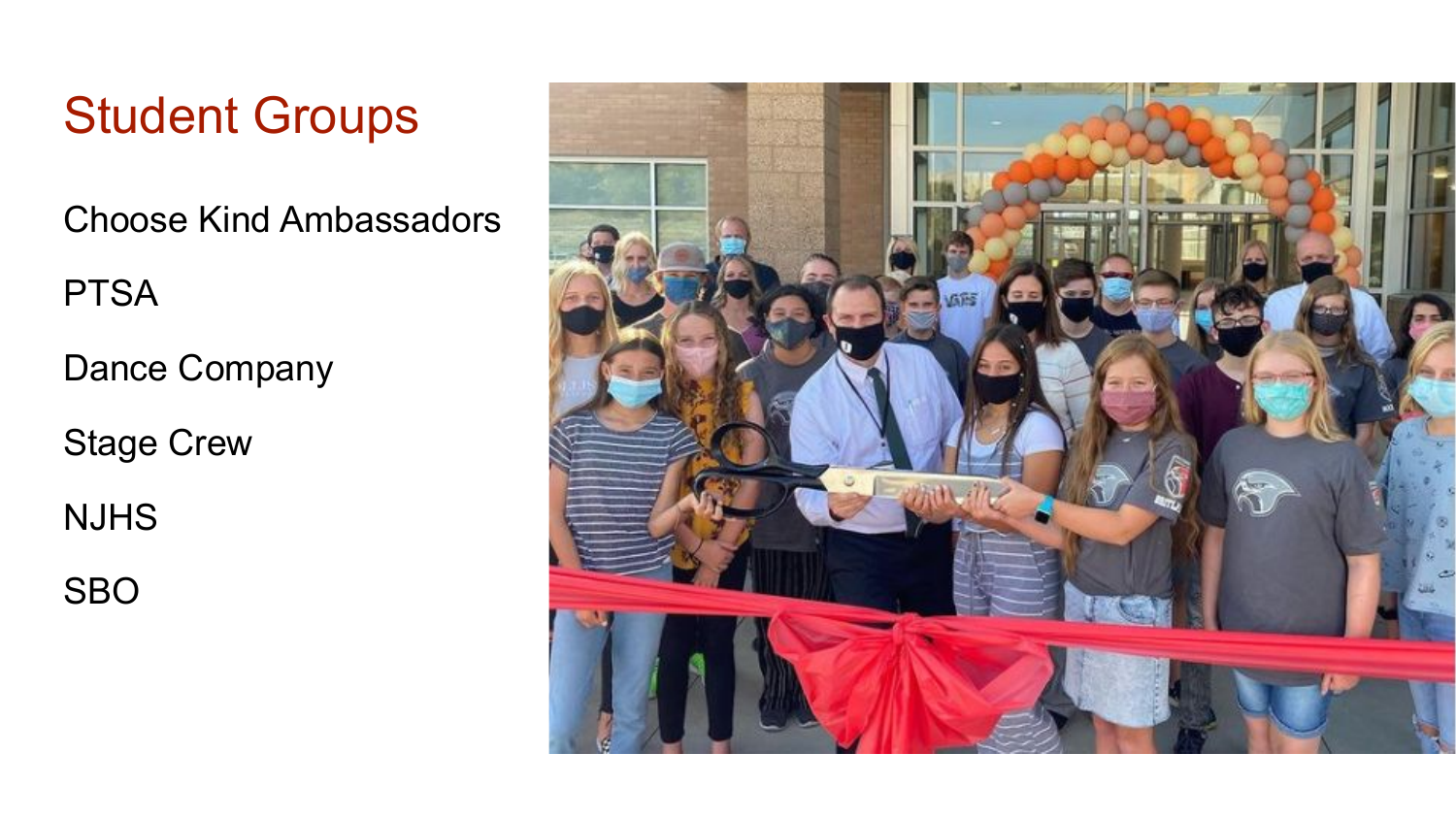# 7th Grade Curriculum

#### General Ed.:

T.A. Science 7 Language Arts 7 Utah Studies Fitness 7 College & Career Awareness Digital Literacy Math Reading 7 (If Required) 1.5 Elective Credits

#### ALPS Track:

T.A. Science 7 ALPS Language Arts ALPS Utah Studies ALPS Fitness College & Career Awareness Digital Literacy Math Foreign Language 1.0 Elective Credit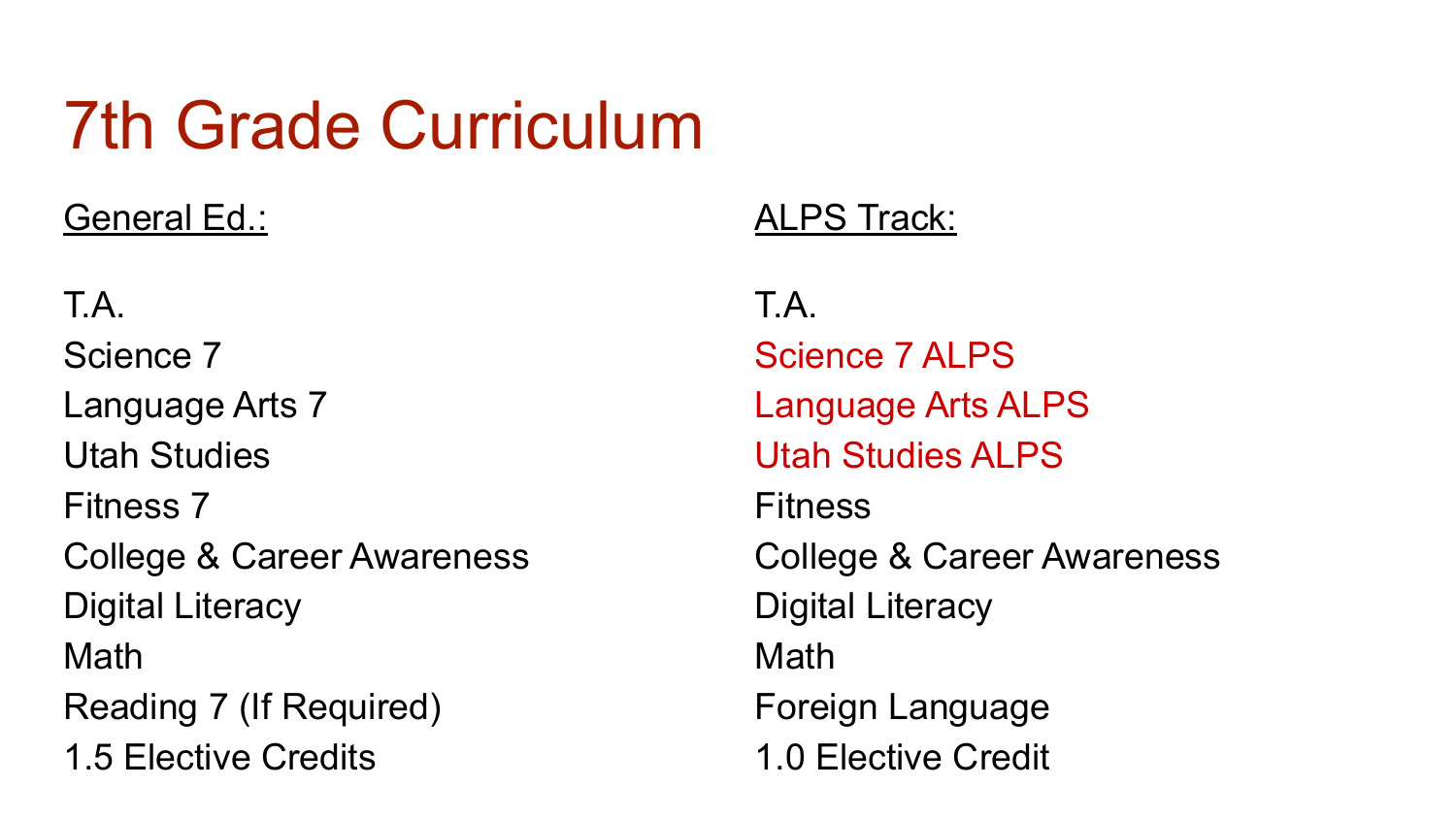# 8th Grade Curriculum

General Ed.:

T.A. Science 8 Language Arts 8 US History Fitness 8 Health Math Reading/Foreign Language 2.0 Elective Credits

#### ALPS Track:

T.A. Science ALPS Language Arts ALPS US History ALPS Fitness 8 Health Math Foreign Language Level 2 1.0 Elective Credit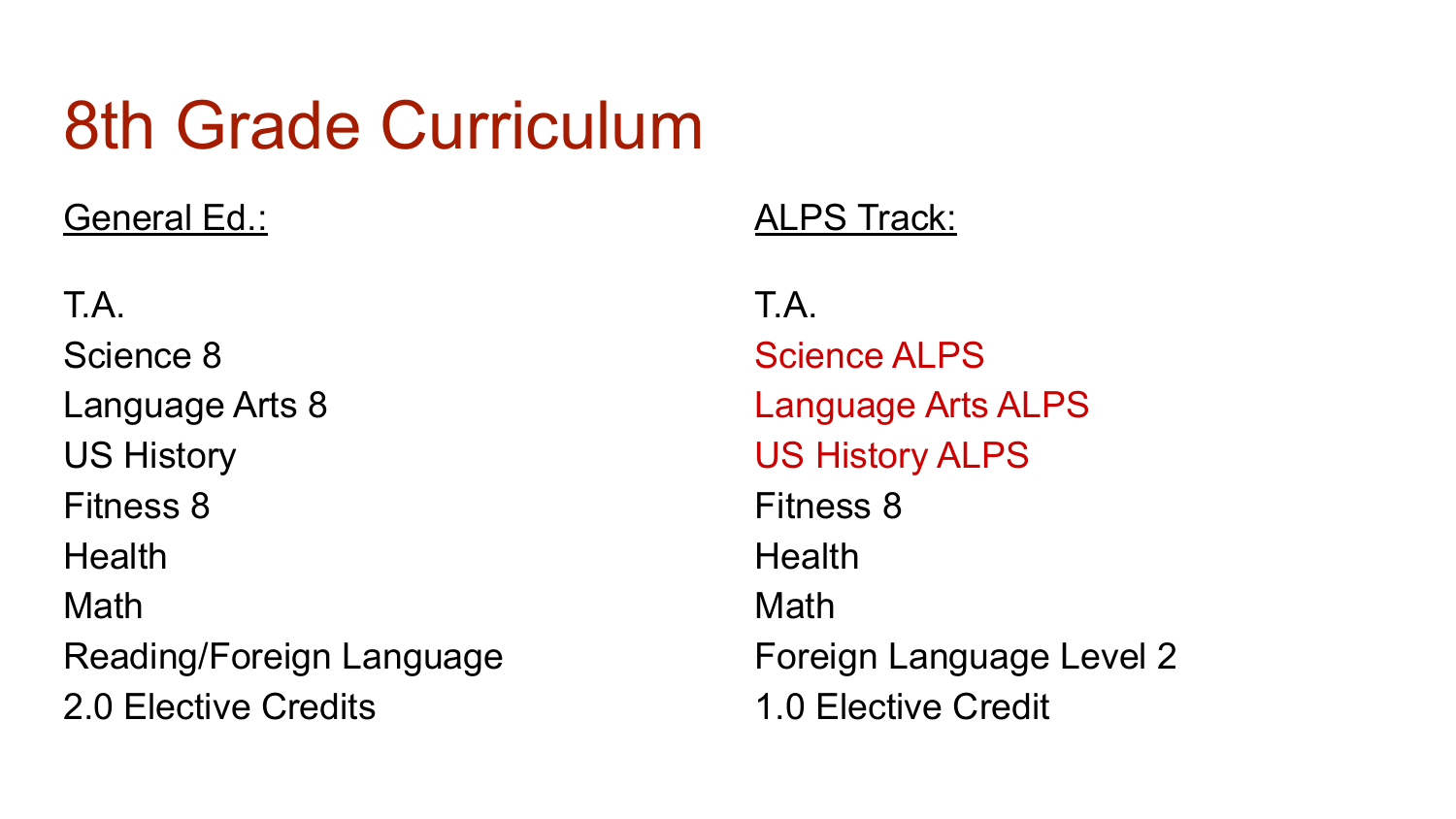# 9th Grade Curriculum

General Ed.:

T.A. Earth Science Language Arts 9 World Geography PST/PE Math 2.5 Elective Credits

#### ALPS Track:

T.A. Biology Language Arts 9H Human Geography AP PST/PE Math Foreign Language Level 3 2.5 Elective Credit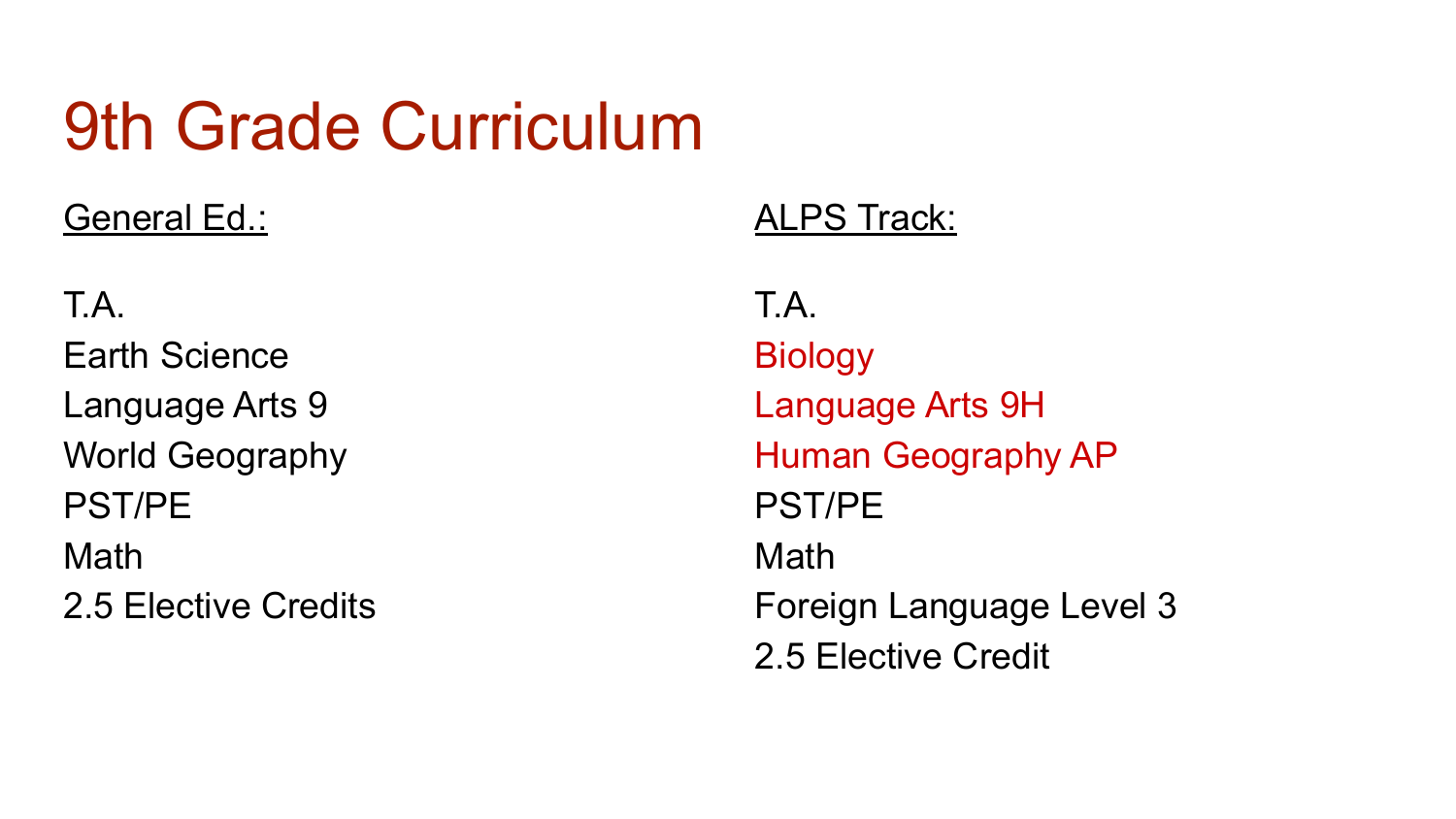### **Mathematics**

- 7th grade:
	- Math 7
	- $\circ$  Math 7 H
	- Math 8 H
- 8th grade
	- Math 8
	- $\circ$  Math 8 H
	- Secondary 1 H
- 9th grade
	- Secondary Math 1
	- Secondary Math 1 H
	- Secondary Math 2 H

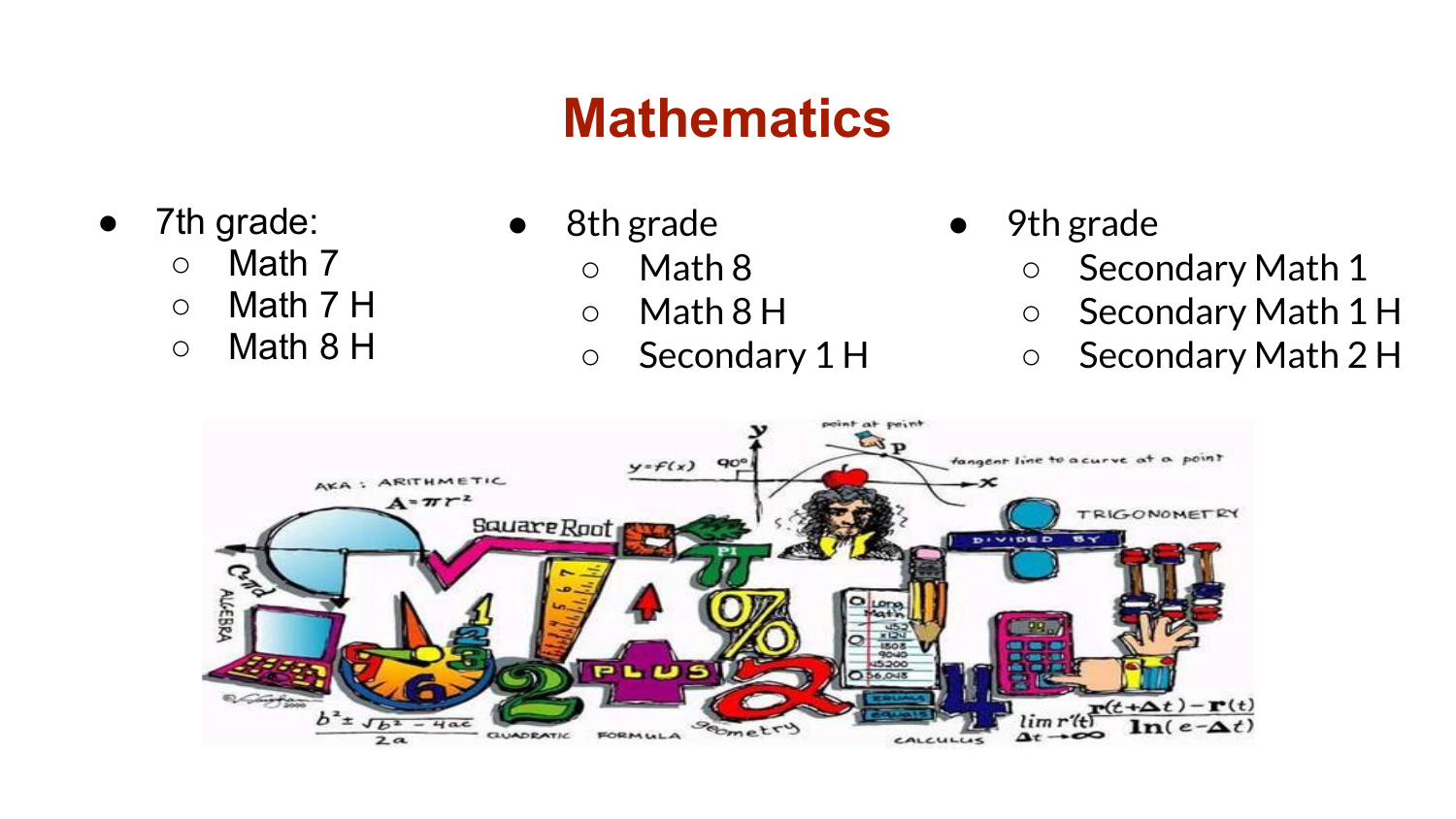# Foreign Language

- All ALPS students take a foreign language starting in 7th grade.
	- French
	- Spanish
	- Portuguese (DLI)





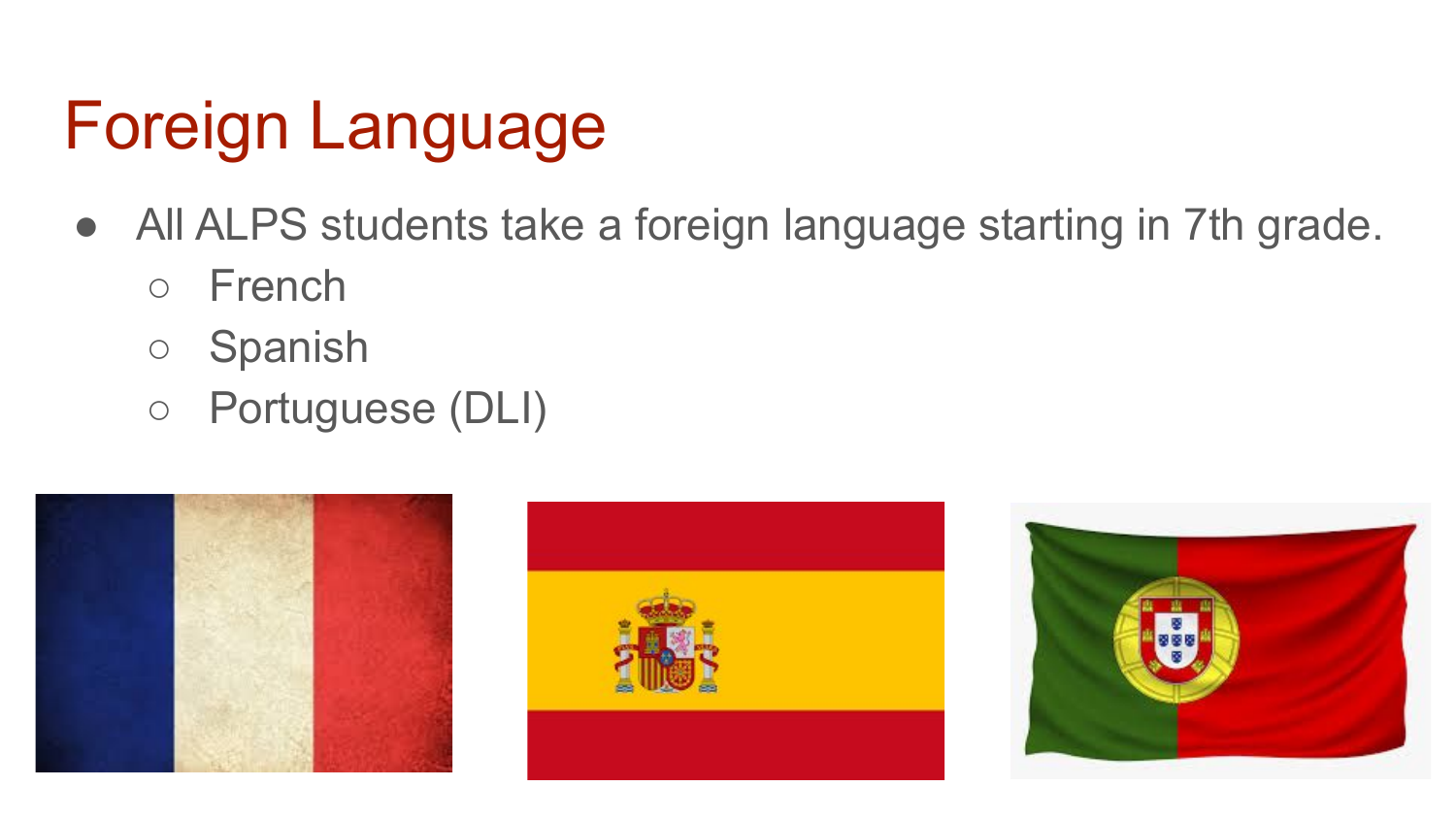# Teacher Advisory (T.A.)

- T.A. is required for all students.
- Is a 35 minute period for students to work, read, or study.
- The student's T.A. teacher serves as an advocate/mentor for the student.

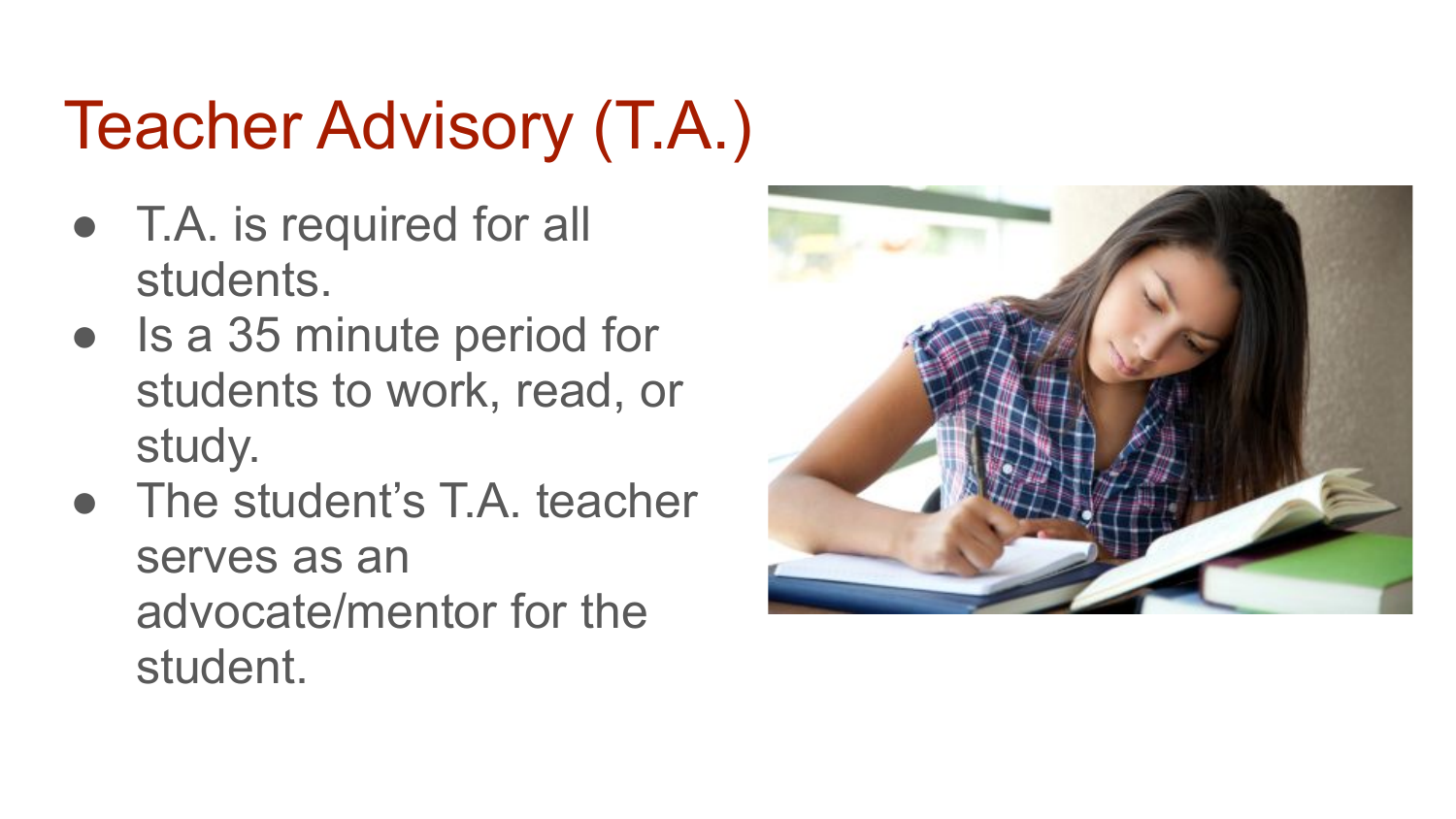### Counseling Center 801-412-1070

Website: <http://hvmscounseling.org/>

School Psychologist: Sandra Jacobs

504 Accommodations

Guidance lessons with students

Special Education: Annelise Bagget

IEP Accommodations

IEP Information

### Request to see a Counselor